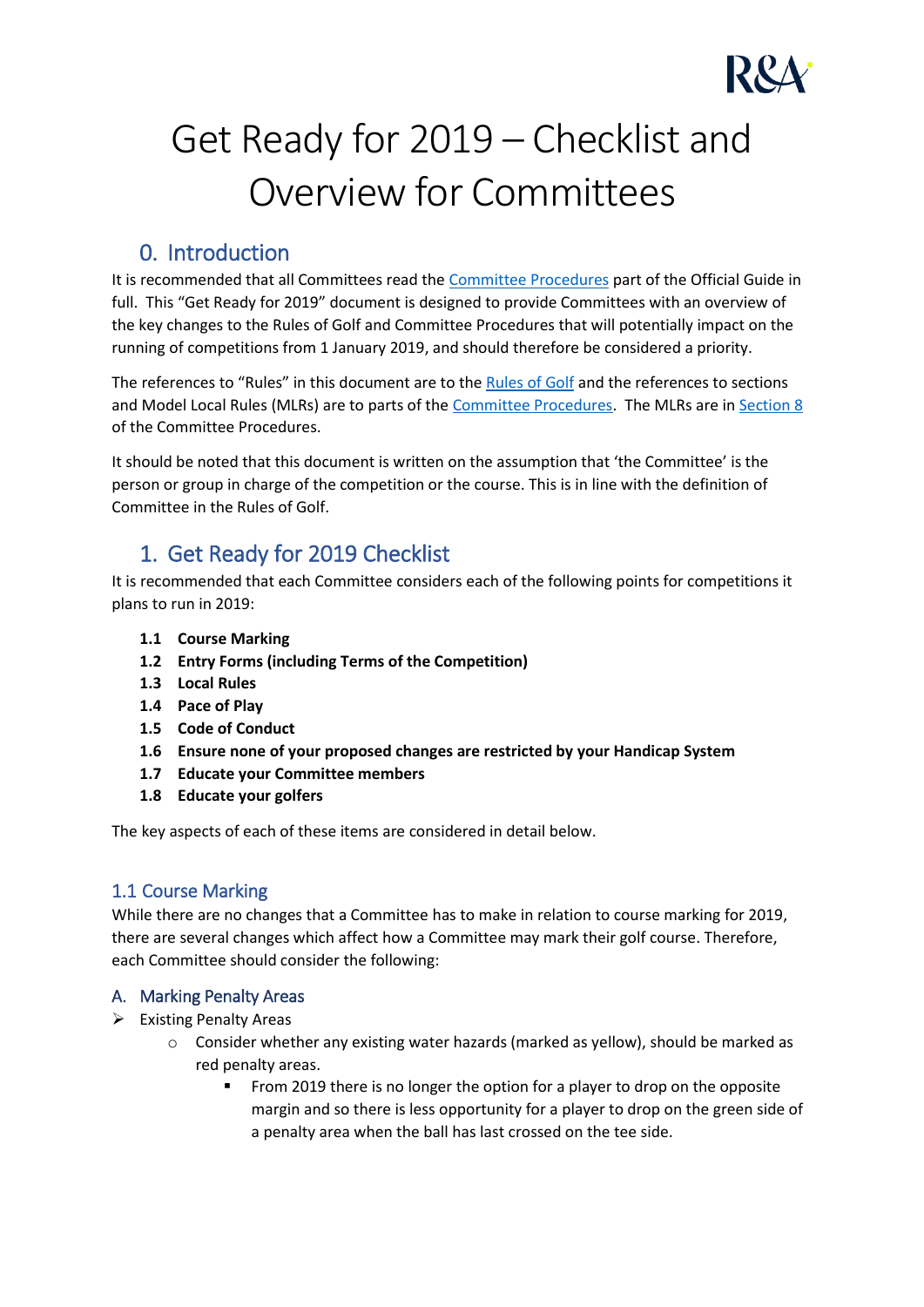

- Most penalty areas should therefore be marked red to give players the additional option of lateral relief and to make it easier for players to know their relief options.
- However, where part of the challenge of the hole is to carry over a penalty area such as a stream that crosses the front of the putting green and there is a good chance that a ball that carries over the stream could fall back into it, the Committee may decide to continue to mark the penalty area as yellow. This ensures that a ball that lands on the far side of the penalty area before rolling back into the penalty area cannot be dropped on the far side under the lateral relief option.
- For further considerations, see CP Section  $2C(4)$ .
- ➢ Marking Additional Areas as Red Penalty Areas
	- $\circ$  A Committee may now mark areas other than those containing water as penalty areas.
	- $\circ$  See Committee Procedures [Section 2C\(1\)](https://www.randa.org/en/rog/2019/rules/committee-procedures/section-2#2c_1) for the points to be considered when deciding whether to mark an area that does not contain water as a penalty area.
- ➢ Other Considerations
	- $\circ$  If moving the edges of existing penalty areas or adding (or removing) penalty areas, your local handicapping authority may require you to advise them.

#### B. Defining No Play Zones

- $\triangleright$  A Committee now has the permission to define abnormal course conditions or penalty areas as no play zones from which play is prohibited.
- $\triangleright$  Se[e Section 2G\(1\)](https://www.randa.org/en/rog/2019/rules/committee-procedures/section-2#2g_1) for details of what may and may not be marked as no play zones.

# 1.2 Entry Forms (including Terms of the Competition)

Most aspects of entry forms will remain unchanged, i.e. there are no required changes to entry forms in relation to the likes of; eligibility criteria, entry requirements and dates, format, how ties will be decided or anti-doping terms.

However, the changes that must be made are as follows:

- ➢ From 2019, Terms of the Competition (previously 'Conditions of Competition') will focus on determining the structure of each competition including who may enter, how to enter, what the schedule and format of the competition will be and how ties will be decided. The following changes will therefore be required:
	- $\circ$  Change of terminology from 'Conditions of Competition' to 'Terms of the Competition'
	- o Many provisions that were termed Conditions of Competition in the 2016 Rules of Golf are being recategorized as Local Rules. In general, any condition that carries a penalty will be considered a Local Rule from 2019. This may impact on the terminology use in Entry Forms, although many of these relate to elite level competitions. (See [table D](#page-6-0) at the end of this document for a list of Conditions of Competition that are now considered to be Local Rules.)
	- o Note it is expected that such Local Rules which were previously advised to players in advance (e.g. any limitations of use of transportation, limitations on use of caddies, etc), will continue to be communicated to players in advance.
- ➢ How to Decide Ties:
	- $\circ$  It is important to be aware that the default for a match which ends in a half is now that extra holes must be played to find a winner.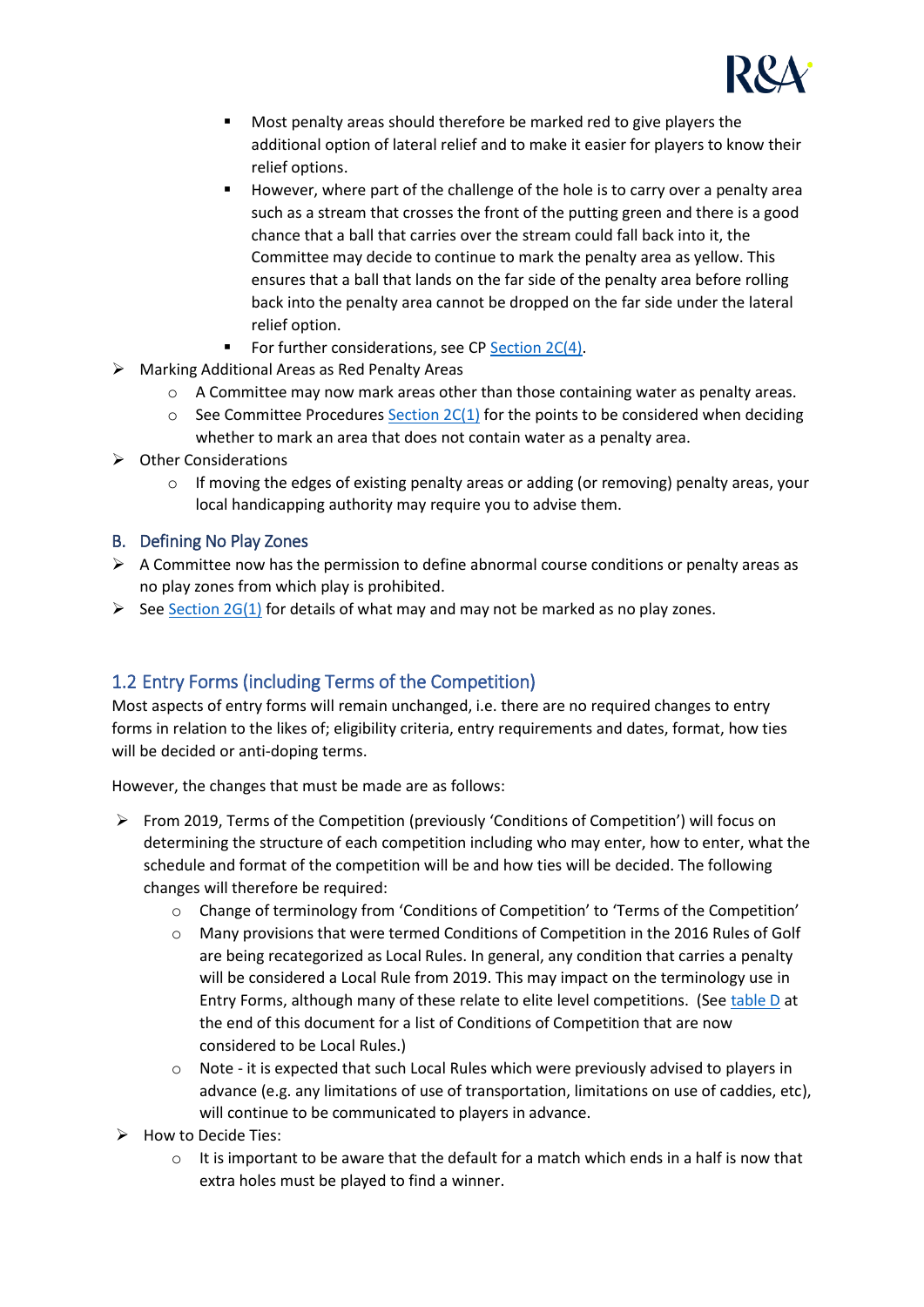

- $\circ$  If a Committee wants a match to end in a tie, or if the play-off method will differ from that detailed in [Rule 3.2a\(4\),](https://www.randa.org/en/rog/2019/rules/the-rules-of-golf/rule-3#3-2a) the Committee must specify that in the Terms of the Competition.
- o It is highly recommended that each Committee ensures that their Terms of the Competition are revised in relation to **how ties are to be decided,** for match play competitions in particular.
- $\circ$  See Committee Procedure[s Section 5A\(6\)](https://www.randa.org/en/rog/2019/rules/committee-procedures/5a#6) for further details.

# 1.3 Local Rules

Given the extent of changes to Rule numbers, terminology and wording of Local Rules for 2019 (as detailed in [Section 8](https://www.randa.org/en/rog/2019/rules/committee-procedures/section-8) of the Committee Procedures), it will be necessary for Committees to update their Local Rules for 2019. It will be important for each Committee to make the following updates:

- $\triangleright$  Ensure that the wording of any Local Rules is consistent with the wording provided in section 8 of the Committee Procedures.
	- $\circ$  Ensure Local Rules reflect the terminology in the 2019 Rules of Golf (se[e table A\)](#page-4-0) and remove any "old" local rules that are no longer applicable or necessary (see [table C\)](#page-4-1)
	- o Ensure Local Rules reflect the Rule numbers in the 2019 Rules of Golf (see [table B\)](#page-4-2)
- $\triangleright$  Consider if any additional Local Rules are required (se[e table D](#page-6-0) below for an overview of key changes that may merit consideration)

We recommend that you access the Local Rules Creator (available on RandA.org from November), which is designed to help you ensure that your Local Rules are consistent with the recommended wording i[n Section 8.](https://www.randa.org/en/rog/2019/rules/committee-procedures/section-8)

# 1.4 Pace of Play

There is no requirement to make changes to your pace of play provisions. But there are a couple of changes in the Rules of Golf that relate to Pace of Play, and Committees are encouraged to act on these:

#### **Ready Golf**

 $\triangleright$  In stroke play, players are encouraged to play 'Ready Golf' ([Rule 5.6b\)](https://www.randa.org/en/rog/2019/rules/the-rules-of-golf/rule-5#5-6b) in a safe and responsible way. Committees should therefore encourage and educate players in playing 'Ready Golf'.

#### **Pace of Play Policy**

- $\triangleright$  Committees should consider adopting a Local Rule setting a Pace of Play Policy
- $\triangleright$  For guidance on this, see Section 5G and the Pace of Play section in the Committee Toolkit

# 1.5 Code of Conduct

As pe[r Rule 1.2b](https://www.randa.org/en/rog/2019/rules/the-rules-of-golf/rule-1#1-2b) a Committee may set its own standards of player conduct in a Code of Conduct, however there is no requirement for a Committee to do so. For further details on setting a Code of Conduct se[e Section 5H.](https://www.randa.org/en/rog/2019/rules/committee-procedures/5h)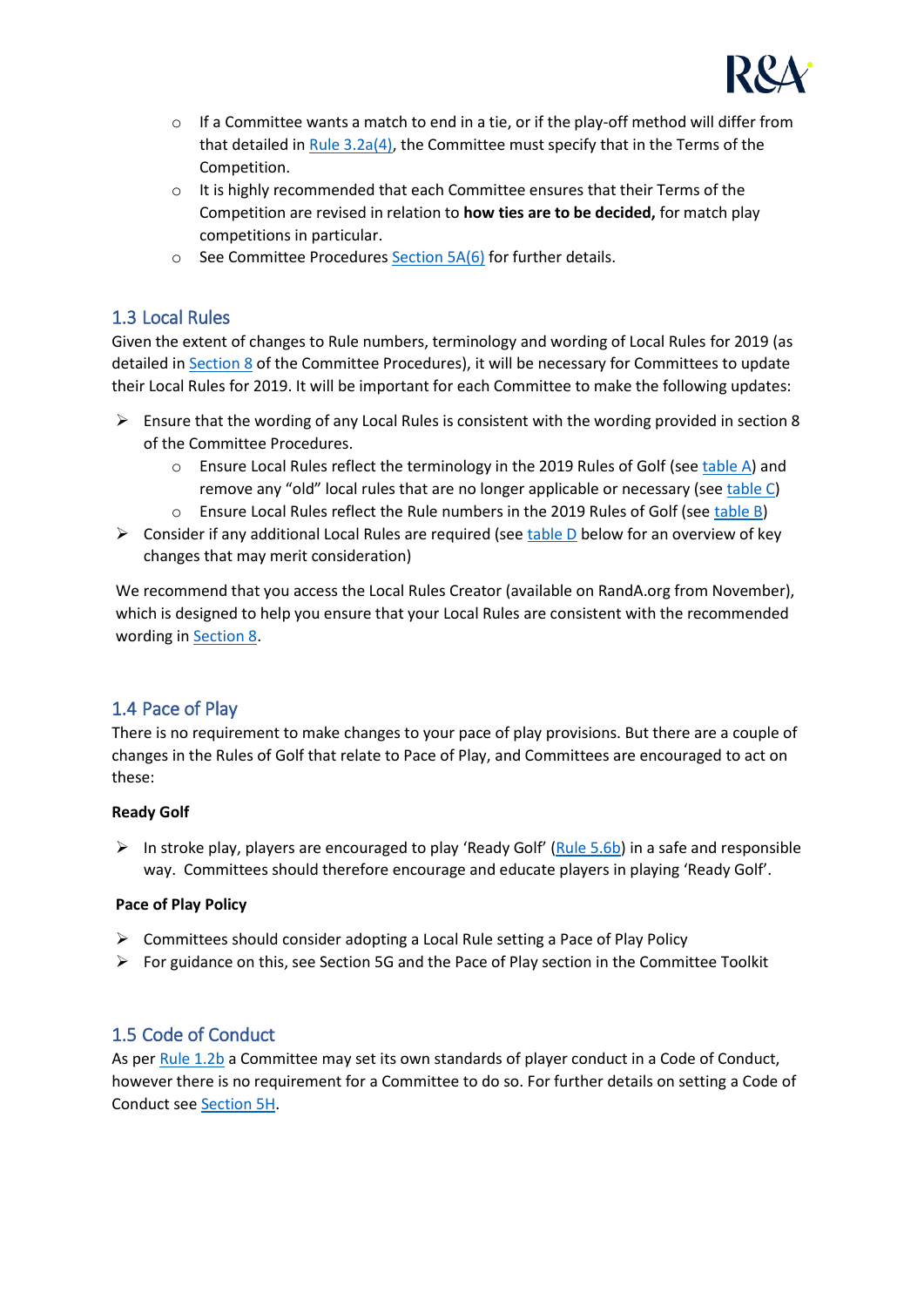

# 1.6 Ensure none of your proposed changes are restricted by the Handicap System

There are some Local Rules that, while acceptable under the Committee Procedures, may not be accepted under a particular handicap system. For guidance on any such Local Rules, it is recommended that you consult with the handicapping authority in your country.

# 1.7 Educate your Committee members

There are lots of resources available to help Committee members learn the new Rules before they run competitions in 2019. Why not encourage your Committee members to:

- $\triangleright$  Read the Committee Procedures in full.
- $\triangleright$  Read this document.
- ➢ Learn the basics of the new Rules of Golf by completing the 2019 Rules Academy when it becomes available towards the end of 2018

Further resources will also be available in the Committee Toolkit Resource Section from November 2018.

# 1.8 Educate your golfers

It will be important to advise your members of any changes to your course marking or Local Rules. You could do this through a web-site, newsletter, notice boards etc. You might also consider having a member of your Committee on the first tee for the first competition of the new season to help explain the key changes to your players.

It will also be important to help to encourage your golfers to learn the new Rules of Golf before they play in 2019. There are lots of resources available to educate golfers, but it would be helpful if your Club and Committee also look to do what you can to help with this.

Here are just some ideas of how you might do this:

- $\triangleright$  Include a link to the R&A Rules videos on your club web-site / monthly newsletter (Rules Modernisation Videos)
	- o [Rules Videos Link](https://www.youtube.com/watch?v=uMls7eioMx8&list=PLPaAMxYPZcI8ptwB7gEE3Fr2en_tgYZYR)

You could even make these videos available to view in the clubhouse before the first couple of competitions in 2019

- ➢ Run a Rules night using The R&A Club Presentation
- $\triangleright$  Organise a fun golf event at the end of 2018 / start of the 2019 where it doesn't count for handicap and it gives everyone a chance to try the new Rules

Encourage your members to:

- ➢ Download the 2019 Rules of Golf App [\(available on iOS and Android\)](https://www.randa.org/Apps)
- $\triangleright$  View the Rules Essentials videos on the App, on The R&A web-site or on social media these will be available in full towards the end of 2018
- $\triangleright$  Read the Player's Edition
- $\triangleright$  Complete the Rules Academy
- ➢ Contact your National Governing Body to enquire about further opportunities to learn, for example through face to face Level 1 and Level 2 Rules of Golf Seminars.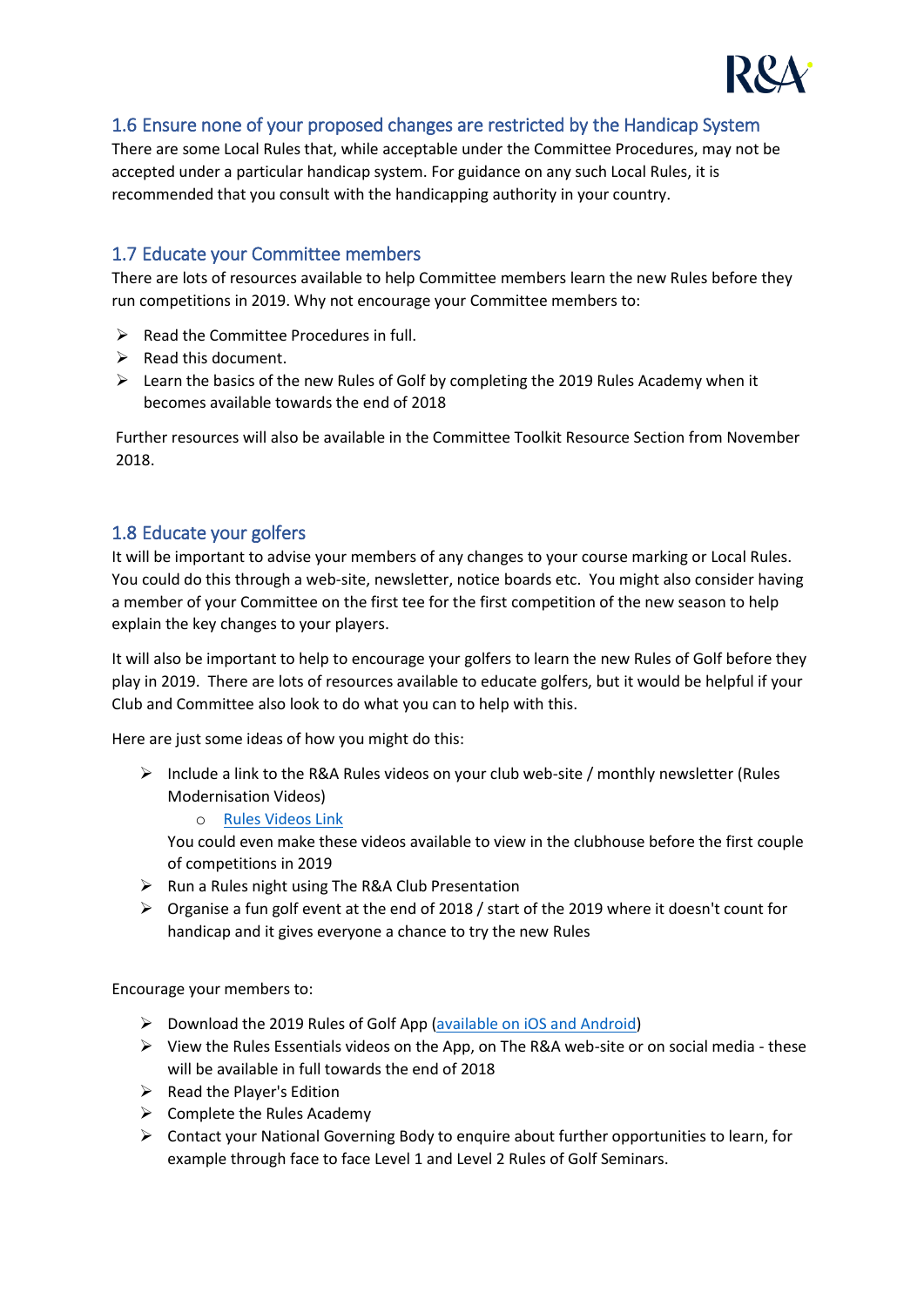

# **TABLES**

#### <span id="page-4-1"></span>A. Key Terminology Changes

<span id="page-4-0"></span>The following is not a full list but covers the terms that are most commonly used in Local Rules.

| 2016 Rules of Golf Term          | 2019 Rules of Golf Term                 |
|----------------------------------|-----------------------------------------|
| Casual Water                     | <b>Temporary Water</b>                  |
| <b>Conditions of Competition</b> | Terms of the Competition                |
| <b>Environmentally Sensitive</b> | No Play Zone                            |
| Area                             |                                         |
| <b>Nearest Point of Relief</b>   | <b>Nearest Point of Complete Relief</b> |
| <b>Outside Agency</b>            | Outside Influence                       |
| <b>Teeing Ground</b>             | <b>Teeing Area</b>                      |
| Through the Green                | <b>General Area</b>                     |
| Water Hazard                     | <b>Penalty Area</b>                     |
| <b>Wrong Putting Green</b>       | <b>Wrong Green</b>                      |

#### B. Changes to Key Rule Numbers

<span id="page-4-2"></span>The following is a list of Headings and Rule numbers that are often used in Local Rules. There have been a large number of changes to recommended wording for Local Rules and you are encouraged to revie[w Section 8](https://www.randa.org/en/rog/2019/rules/committee-procedures/section-8) of the Committee Procedures in full. But often clubs have relatively generic Local Rules on scorecards and this is aimed to assist with a basic update.

| <b>Pre 2019 Title and Rule Number</b> | Rule Number from 1 Jan 2019   | <b>Comments</b>                   |
|---------------------------------------|-------------------------------|-----------------------------------|
| Ground Under Repair (Rule 25-1)       | Ground Under Repair (Rule     | Alternatively all of these        |
|                                       | 16.1)                         | could be listed under:            |
| Immovable Obstructions (Rule          | Immovable Obstructions (Rule) | <b>Abnormal Course Conditions</b> |
| $24-2)$                               | 16.1)                         | (Rule 16.1)                       |
| Out of Bounds (Rule 27-1)             | Out of Bounds (Rule 18.2)     |                                   |
| Practice before or between            | Practice before or between    |                                   |
| rounds (Rule 7-1)                     | rounds (Rule 5.2)             |                                   |
| Water Hazards (Rule 26)               | Penalty Areas (Rule 17)       |                                   |
| Exception to Rule 6-6d Local Rule     | No longer required - covered  |                                   |
|                                       | by Rule $3.3b(3)$             |                                   |
| <b>Ball Accidentally Moved on</b>     | No longer required - covered  |                                   |
| <b>Putting Green Local Rule</b>       | by Rule 13.1d                 |                                   |
| Suspension of play due to a           | No longer required - covered  |                                   |
| dangerous situation (Note to Rule     | by Rule 5.7b                  |                                   |
| $6-8b)$                               |                               |                                   |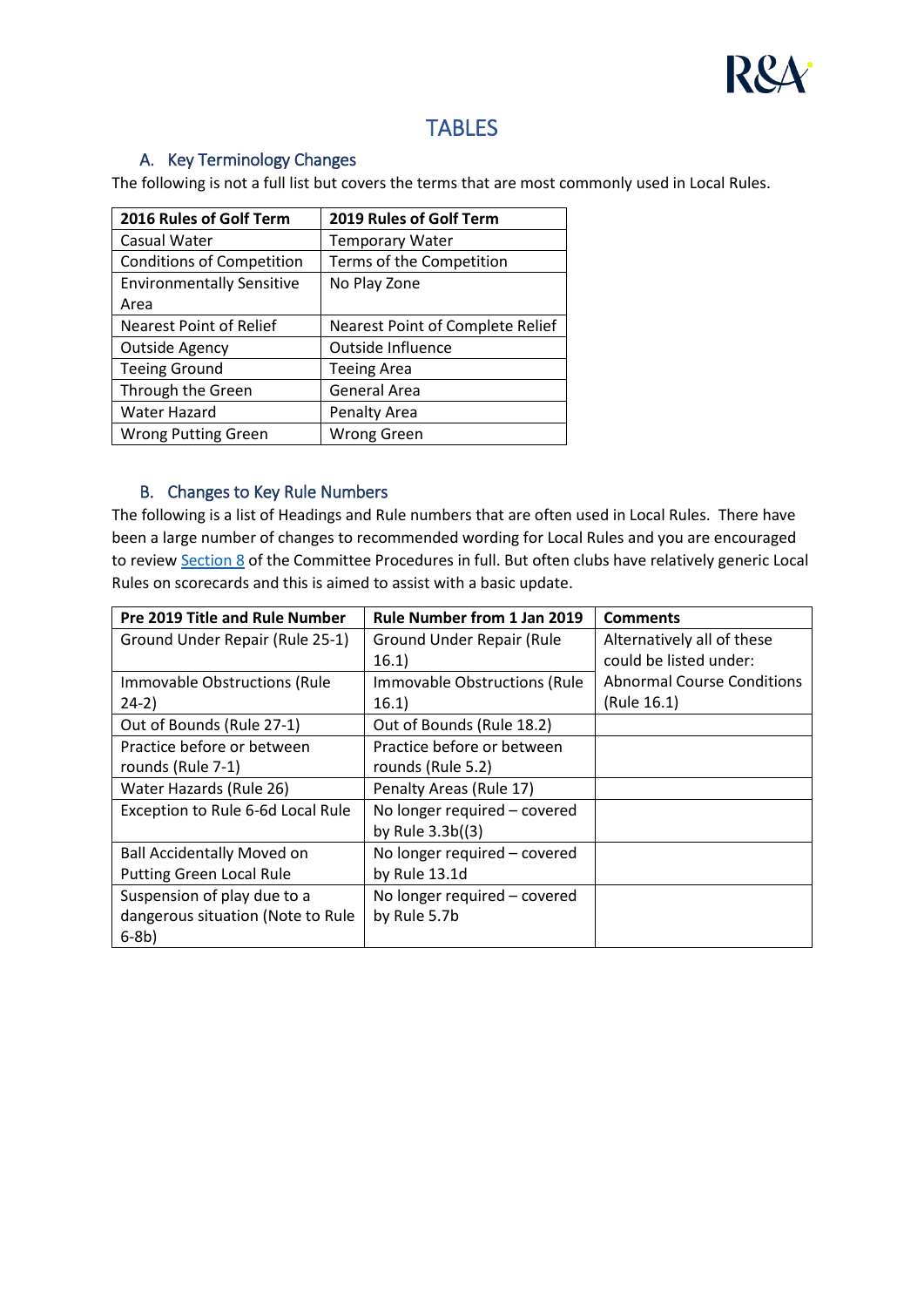

# C. Key Changes to Local Rules

The changes to the Rules of Golf and permissible Local Rules will impact on the Local Rules that your club may have in place. The following list is designed to advise you of the changes to the most commonly used Local Rules. However, this is not a complete list and it is recommended that you revie[w Section 8](https://www.randa.org/en/rog/2019/rules/committee-procedures/section-8) of the Committee Procedures in full.

| <b>Local Rule</b>         | 2019 Change                                                        | <b>Model Local Rule</b> |
|---------------------------|--------------------------------------------------------------------|-------------------------|
| <b>Stones in Bunkers</b>  |                                                                    | (MLR) Reference         |
| defined as movable        | Players are now allowed to remove loose                            |                         |
|                           | impediments in a bunker without penalty Stones are                 | N/a                     |
| obstructions              | loose impediments and so this Local Rule is no longer<br>required. |                         |
| <b>Embedded Ball</b>      | Rule 16.3 now allows free relief for an embedded ball              |                         |
| Through the Green         | anywhere in the general area (including the rough).                |                         |
|                           | A Local Rule is allowed to reverse this permission and             | $MLR F-2$               |
|                           | limit relief to closely-mown areas only.                           |                         |
|                           | Rule 4.3a(1) now allows a player to use a distance                 |                         |
| <b>Distance Measuring</b> |                                                                    |                         |
| <b>Devices</b>            | measuring device to get information on distance or                 |                         |
|                           | direction (but not elevation changes).                             |                         |
|                           | A Local Rule is allowed to reverse this permission and             | MLR G-5                 |
|                           | prohibit their use.                                                |                         |
| Practice                  | Rule 5.2b allows a player to practise on the course                |                         |
|                           | after completing play of his or her round for that day.            |                         |
|                           | A Local Rule is allowed to reverse this permission.                | <b>MLR I-1</b>          |
| Practice                  | Rule 5.2b stops a player from practising on the course             |                         |
|                           | before a round. A Local Rule is allowed to reverse this            | $MLR$ $-1$              |
|                           | prohibition.                                                       |                         |
| Relief from a Wrong       | A player will be considered to have interference from              |                         |
| Green                     | a wrong green when he or she has interference to                   |                         |
|                           | stance (previously there would have been no relief for             |                         |
|                           | interference to stance) (Rule 16.3).                               |                         |
|                           | A Local Rule is allowed denying relief from a wrong                | MLR D-3                 |
|                           | green when the only interference is with the area of               |                         |
|                           | intended stance.                                                   |                         |
| Denying relief to         | A committee may deny relief for interference to                    | MLR F-6                 |
| stance from an            | stance from any type of abnormal course condition.                 |                         |
| abnormal course           | Previously such a Local Rule was not permitted for                 |                         |
| condition                 | immovable obstructions.                                            |                         |
| Opposite Margin           | The Rules of Golf no longer allow the option of                    |                         |
| option for red            | dropping within two club-lengths of the opposite edge              |                         |
| penalty area              | of the penalty area to where it last crossed the edge.             |                         |
|                           | This additional option may be permitted by Local Rule,             | $MLR B-2$               |
|                           | but only where the design of a penalty area would                  |                         |
|                           | merit it.                                                          |                         |
| Alternative to Stroke     | A new Local Rule is available to provide an extra relief           | $MLR E-5$               |
| and Distance for Lost     | option that allows a player to play on without                     |                         |
| Ball or Ball Out of       | returning to the location of the previous stroke.                  |                         |
| <b>Bounds</b>             | It is important to check with your Local Handicapping              |                         |
|                           | Authority if this Local Rule is permitted for handicap             |                         |
|                           | counting competitions.                                             |                         |